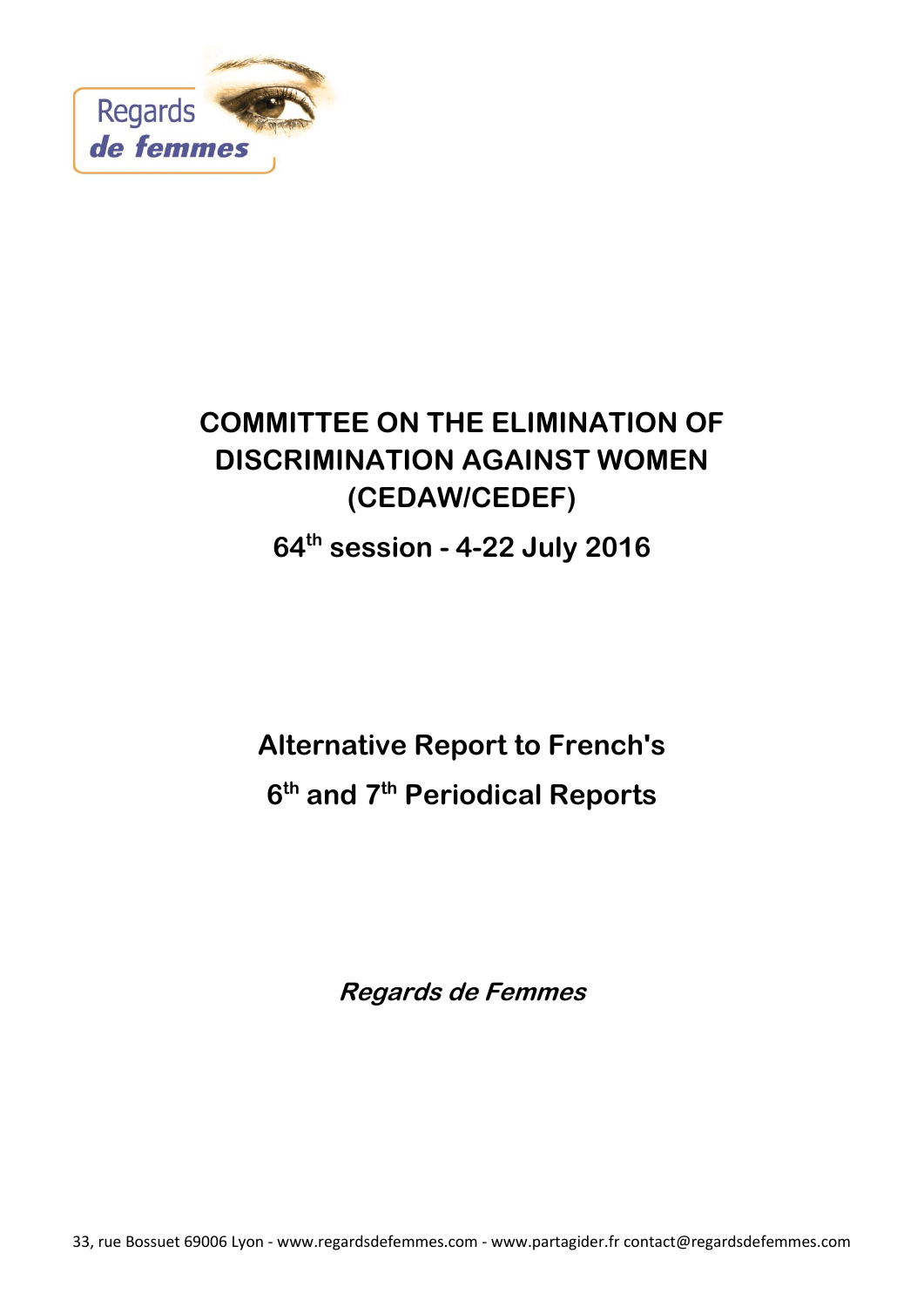*The NGO Regards de femmes* works in France and around the world, in partnership with a very large number of women's rights associations, to ensure that all domains, both public and private, offer women and girls security, equality, recognition and respect for their dignity. Those areas of autonomy and freedom allow women to study, receive medical care, be tried in court, work and flourish, together with men and other women.

Equal rights and duties and dignity for women and men have not been entirely achieved in any country, in spite of the signing of various international Conventions and the norms these Conventions should entail.

It is time today for States to take action and make each and every one of these rights effective for all women at all times. France has a solid tradition in the field of universal rights.

# We demand that France implement further its international commitments and bolster the application of its constitutional principles in reference to equal rights and duties and the dignity of women and men.

In order to achieve this, Regards de Femmes relies on:

- The Convention on the Elimination of All Forms of Discrimination against Women. Article 5 urges States parties to take all appropriate measures to modify the social and cultural attitudes of men and women, with a view to eliminating prejudices and customary practices that are based on gender-based inequality and stereotypes
- The French Republic's Constitution asserts both the principle of equality between women and men and the principle of laicity, which means the distinction between political powers and institutions applying to everyone living within the territory of the French Republic, and the religious beliefs and rules concerning solely the members of any religion.

# **Fundamentalist and extremist groups' threats against equality between women and men**

In France, as in all countries around the world, women's rights and dignity are increasingly being attacked in the name of tradition, custom or religious practices. It should be reiterated that freedom of conscience, a fundamental human right, is inextricably linked to the neutrality of States with regard to philosophical choices and personal beliefs. Both should remain in the intimate domain, since displaying or imposing them can insult the beliefs of others.

To live together with mutual respect, beyond differences, France has a powerful tool for universal emancipation and the gain of autonomy for each person and this tool is laicity, which is a force and a shield for women.

The norms deriving from laicity must allow for the opening of fields of possibilities for each woman, each girl and for access to their self-emancipation.

Under the French Republic, one and indivisible, no one may be reckoned exempt from the law common to all by invoking an affiliation to ethnic, linguistic or religious groups. All girls are entitled by law to the protection of the State, regardless of their parents' religious affiliation.

#### We require:

# The application of the legal framework for girls and women of Muslim affiliation or confession and their protection under the Law common to all.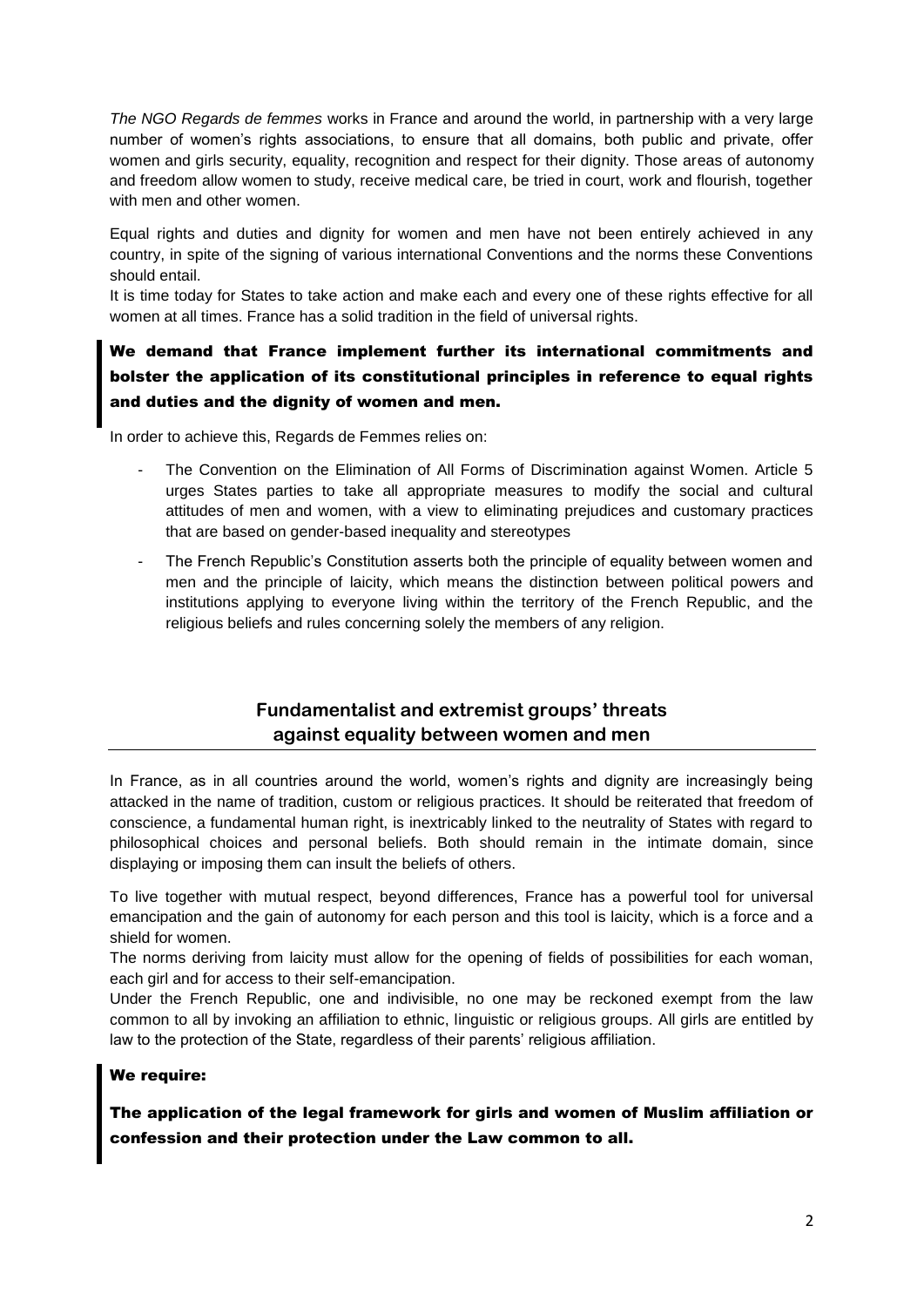Many migrant women come to France in order to flee from fundamentalist and conservatism groups and to gain access to the rights of women in France. Others women are calling to stand with them as they take action for universal women's rights.

However, in France, for the last twenty years, religious worship and/or political associations have attempted to divert the principle of equality between women and men and the principle of laicity with the goal of maintaining the voluntary servitude of women, a submission first familial, then marital, under the pretense of tradition, custom, religion or cultural relativism.

These associations accustom girls, then women, to the non-respect of democratic laws in place, particularly laws enforcing equality between women and men. Thus, women and girls are indoctrinated to obey religious rules that proclaim the shame of their bodies and the inferior status of women.

These sectarian and fundamentalist extremists' goal is to impose their capacity to intimidate, if not govern, over all spaces and over minds. After promoting the veiling of women within public space, they pursue their advance against the principle of equality between women and men by giving visibility to little girls as standard bearers for their archaic and patriarchal vision. Thus is modified the perception of public space which is no longer a space of freedom for those who must hide under a cloistering clothing so that, even outside, they remain inside.

We demand the protection of women and girls in view of indoctrination by extremist groups that reject gender equality.

#### **Small girls veiled: accustoming to submission to male domination**

Indeed, small girls living on the territory of the French Republic are dressed up by their parents with islamist garments such as "*jilbabs*", which remove them, as early as the age of two, from the commonality of our society in its public space.

Any dress code<sup>1</sup> imposing a claimed modesty upon girls from a very young age, under religious or sectarian pretenses constitutes a marking of servitude and discrimination.

It is appropriate and time to reject such strategies aimed at taking control of a woman's body viewed first as the property of the father, then as that of the husband, something no religious pretext can ever justify in a democratic country whose public policies aim at equal rights between women and men.

Extending little girls' clothing to cover their hair, necks, arms, and even their faces, is to remove them from society, convince them that they do not have the same rights as boys. These alienating dress codes are a stigma for these very young girls forced to bear a guilt for being born of female gender. Thus, little girls are accustomed to feel responsible for sexual violence endured since their way of dressing is not supposed to conform to religious prescriptions dictated by followers of the most obscurantist islamic dogma.

Boys, meanwhile, are exonerated of any responsibility and groomed to perpetuate male domination, the male ownership of the bodies and minds of girls, later those of women.

Male monopoly of domination is thus perpetuated by sexual apartheid. Little girls have to hide when in the public space under the pretense that they could represent a temptation to male predators for whom violence against girls has never been formally prescribed.

**.** 

<sup>&</sup>lt;sup>1</sup> Resolution adopted 4 October 2005 by the Parliamentary Assembly of the Council of Europe exhorting all Member States to : "ensure that freedom of religion and respect for culture and tradition are not accepted as pretexts to justify violations of women rights, including when underage girls are forced to submit to religious codes (including dress codes)…" (resolution 1464 para 7.4)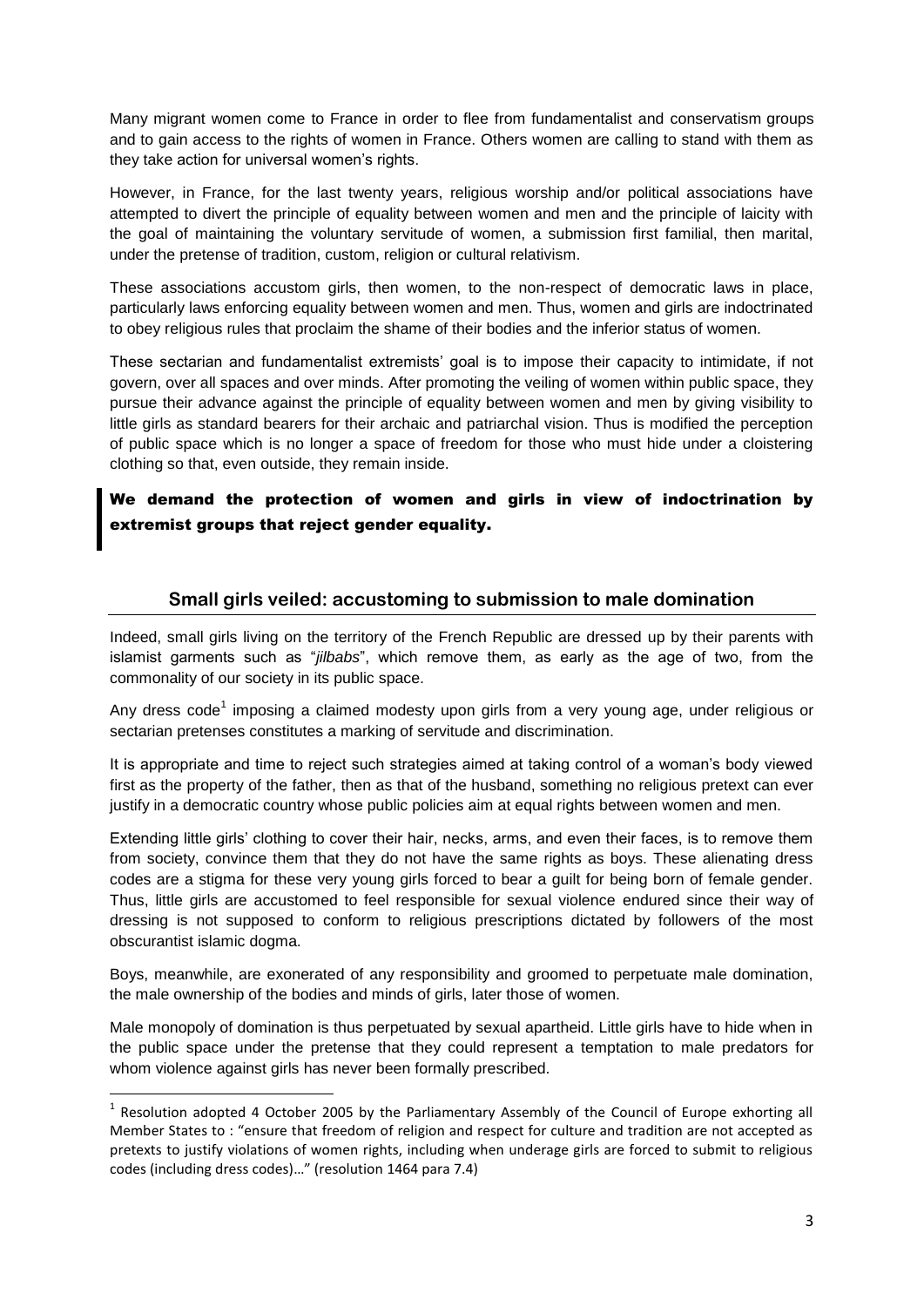#### We demand:

- Measures taken in order to prevent the forced enrolment of children into this hierarchized vision of gender.
- The protection of populations facing these methods of intimidation from groups that do not respect the principles of equality in rights and duties and dignity for women and men.
- Efficient prosecution and systematic sanctions against such violence.

#### **Education**

The educational code states that, **by means of moral and civic teaching especially, schools have pupils acquire respect for each person, for a person's origins and differences, for equality between women and men and for laicity.** This code devotes numerous articles to equality between girls and boys.

Academic missions for equality provide a range of actions to be taken towards pupils, boys and girls, in order to guarantee equal opportunity beyond gender stereotypes. These missions have also the vocation to raise the awareness of educational teams and to train them to the fact of invisible sexism in order to achieve together a shared watchfulness.

Tools such as "Basics for Equality" (ABC de l'égalité) have been successfully tested in 600 schools.

But this effort is not appreciated within the religious extremist currents from a number of confessions sharing the same patriarchal vision of social relations between girls and boys. These movements are promoting "Basics for Complementarity" (ABC de la complémentarité) that are unequal in nature, rehashing the most archaic modes of social relations between genders. They have banded together to spread rumors via social networks about the surmised contents of theses "Basics for Equality" and demanded that parents withdraw their children from school. A few rare extremist families did just so. The Basics for Equality have been removed.

# We demand:

- Effective implementation of the educational code in all schools in France and for each pupil.
- The reasons for which government yielded to threats made by a few families and removed the "Basics for Equality"?
- Support from school hierarchy for teachers who warn of the rejection of mixed schooling or sports practice for girls.
- $\bullet$

# **Inheritance**

The implementation since 17 August 2015 of European regulation on inheritance rights. This regulation points out that the law applicable to inheritance is the law of the deceased person's last place of residence. But in some countries, the rights of girls amount to half of the boy's share. Therefore, if retirees return and settle in their countries of origin, their female gender children will only receive the half of their brothers' share… even for estates located in France (*professio-juris* excepted).